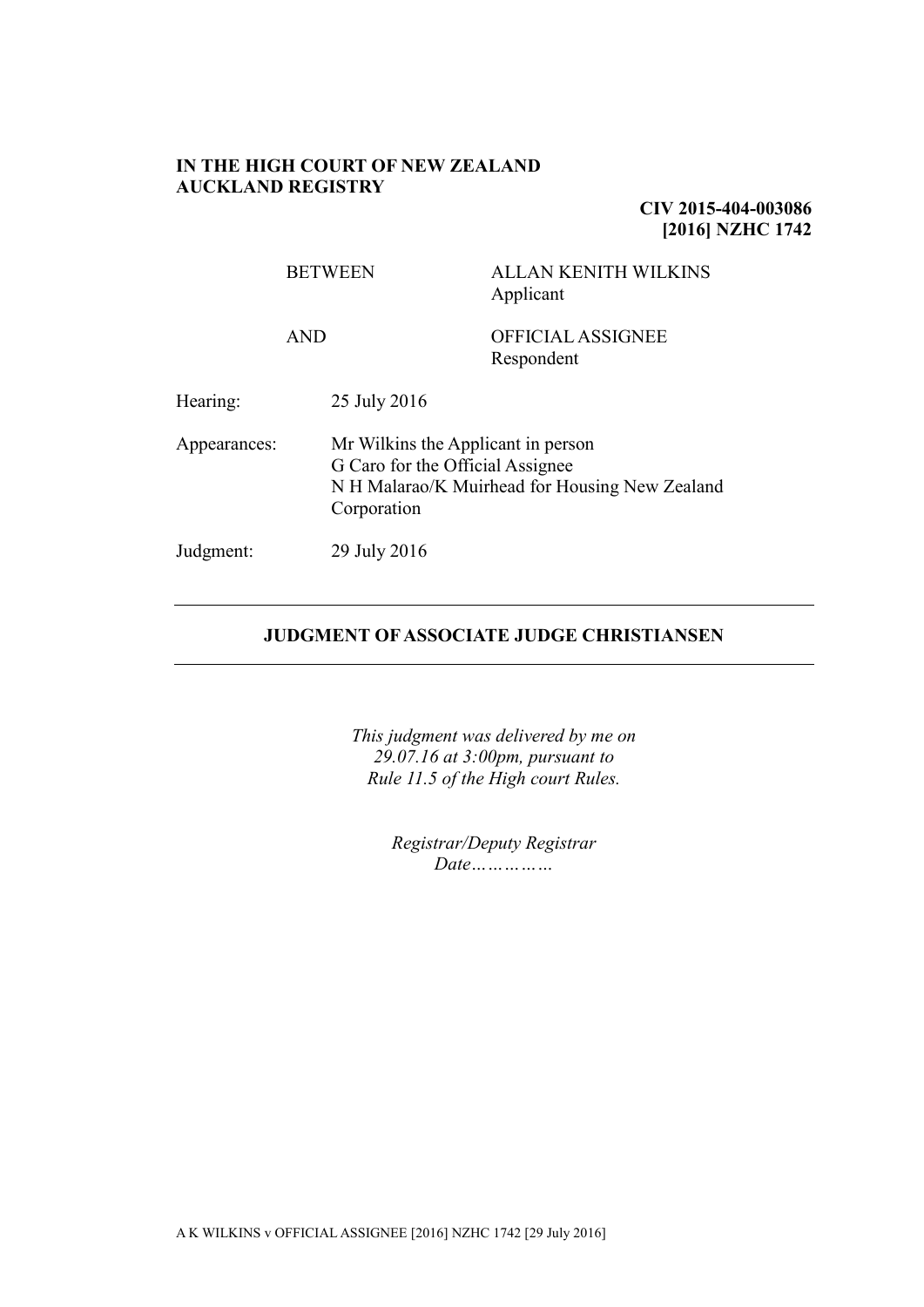## **Background**

[1] Mr Wilkins applies under s 226(1) and (2)(a) of the Insolvency Act 2006 (the Act) to appeal the decision of the Official Assignee (the Assignee).

[2] Mr Wilkins was adjudicated bankrupt on 11 December 2014.

[3] On 18 April 2016 the Assignee accepted a claim of Housing New Zealand Corporation (HNZC) in Mr Wilkins bankruptcy. The claim was for \$151,129.97 and was admitted in full.

[4] The claim of HNZC relies on the judgment of Judge Sinclair in the District court delivered on 19 December 2012. The Assignee considers the issue of admissibility of the claim primarily derives from that judgment.

[5] Mr Wilkins s 226 application is about his challenge of the Assignee's decision accepting the claim of HNZC. Section 238 of the Act enables the court to make an order cancelling an admitted creditor's claim or reducing the amount claimed if it considers that the claim is improperly admitted.

[6] Mr Caro's submissions on behalf of the Assignee focus on situations as appear in this case, when hearing a s 238 application, the court is asked to look behind a judgment against the bankrupt. His submissions identify case authority that has reviewed the ability of the bankruptcy court to look behind the judgment relied on by a creditor.

[7] HNZC appears to respond to claims that there is sufficient in the issues raised by Mr Wilkins' application to warrant the cancellation of its bankruptcy creditor claim.

[8] Mr Wilkins case has a long history. A chronology is required.

[9] This judgment will then address issues affecting a court's ability to "look behind" a court judgment.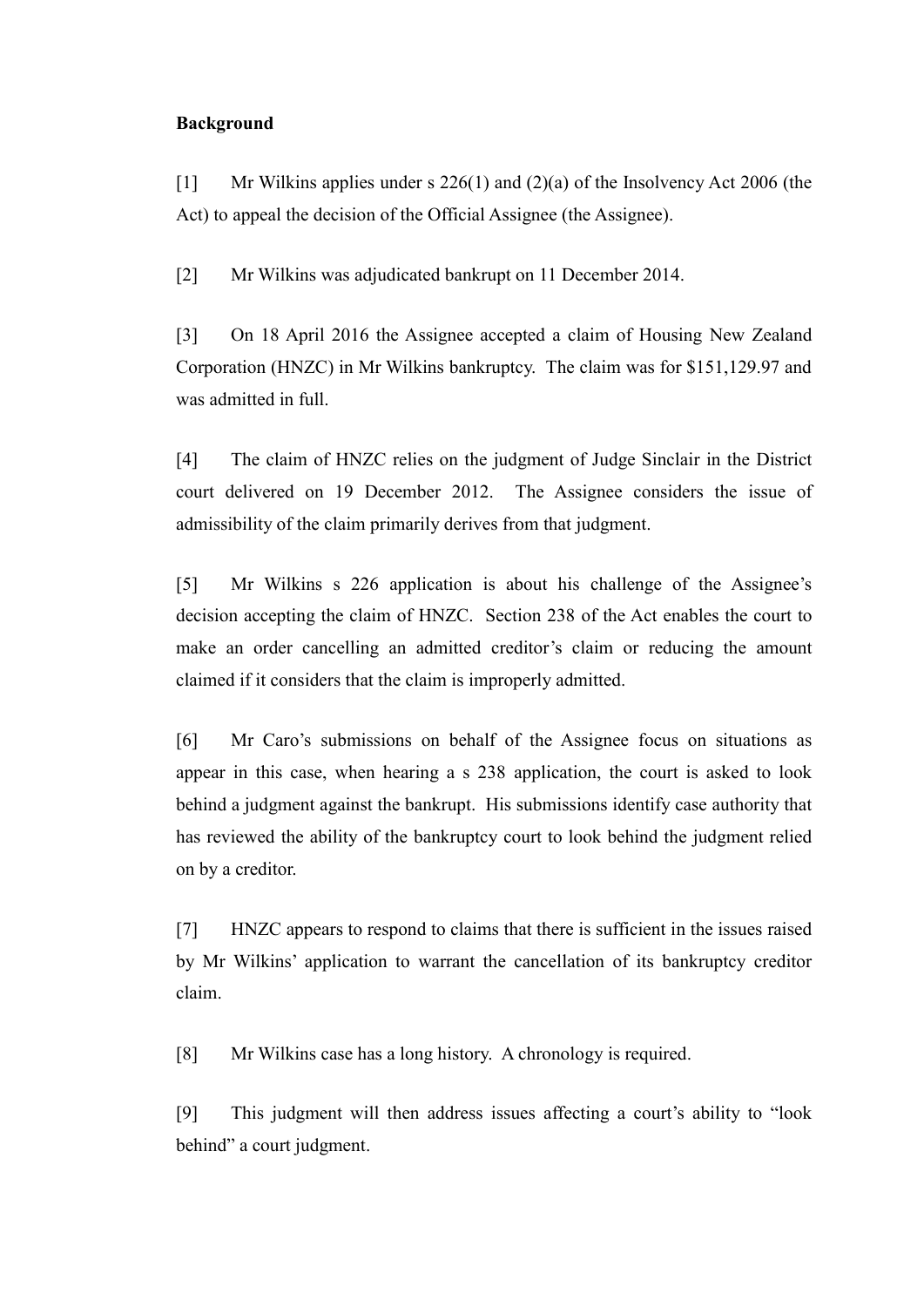[10] Finally this Court will address the claims raised by Mr Wilkins upon his application.

## **Chronology**

[11] Between March 2004 and 11 March 2005 Mr Wilkins applied to become a tenant of HNZC by completing needs assessment interviews (NAI) with HNZC interviewers who completed NAI forms based on the information provided, which Mr Wilkins signed. At time of the NAI interview Mr Wilkins did not disclose he was the sole shareholder and director of Make It Limited, a company which had purchased two Auckland properties in the previous four months or, of any income from that company.

[12] In the period 21 March 2005 to 7 March 2008 Mr Wilkins completed incomerelated rent subsidy forms (IRR). Those were required to calculate the amount of rent to be charged with reference to a person's household income or benefit level. In that he failed to disclose all relevant information about his interest in Make It Limited and/or Thought Box Consultancy Limited a company incorporated in November 2005 of which he was also the sole director and shareholder.

[13] On 21 April 2009 Mr Wilkins made a first appearance in the District court after HNZC laid an Information alleging he used documents for pecuniary advantage. His lawyer at that time sought further disclosure.

[14] When Mr Wilkins appeared he was on 5 May 2009 he was represented by Dr Coughlan and entered a plea of not guilty.

[15] On 30 June 2009 Mr Wilkins pleaded guilty to one representative charge of using a document to defraud between 30 March 2004 and 8 February 2007 under s 228 of the Crimes Act 1961 at a status hearing. Mr Wilkins was represented by Dr Coughlan.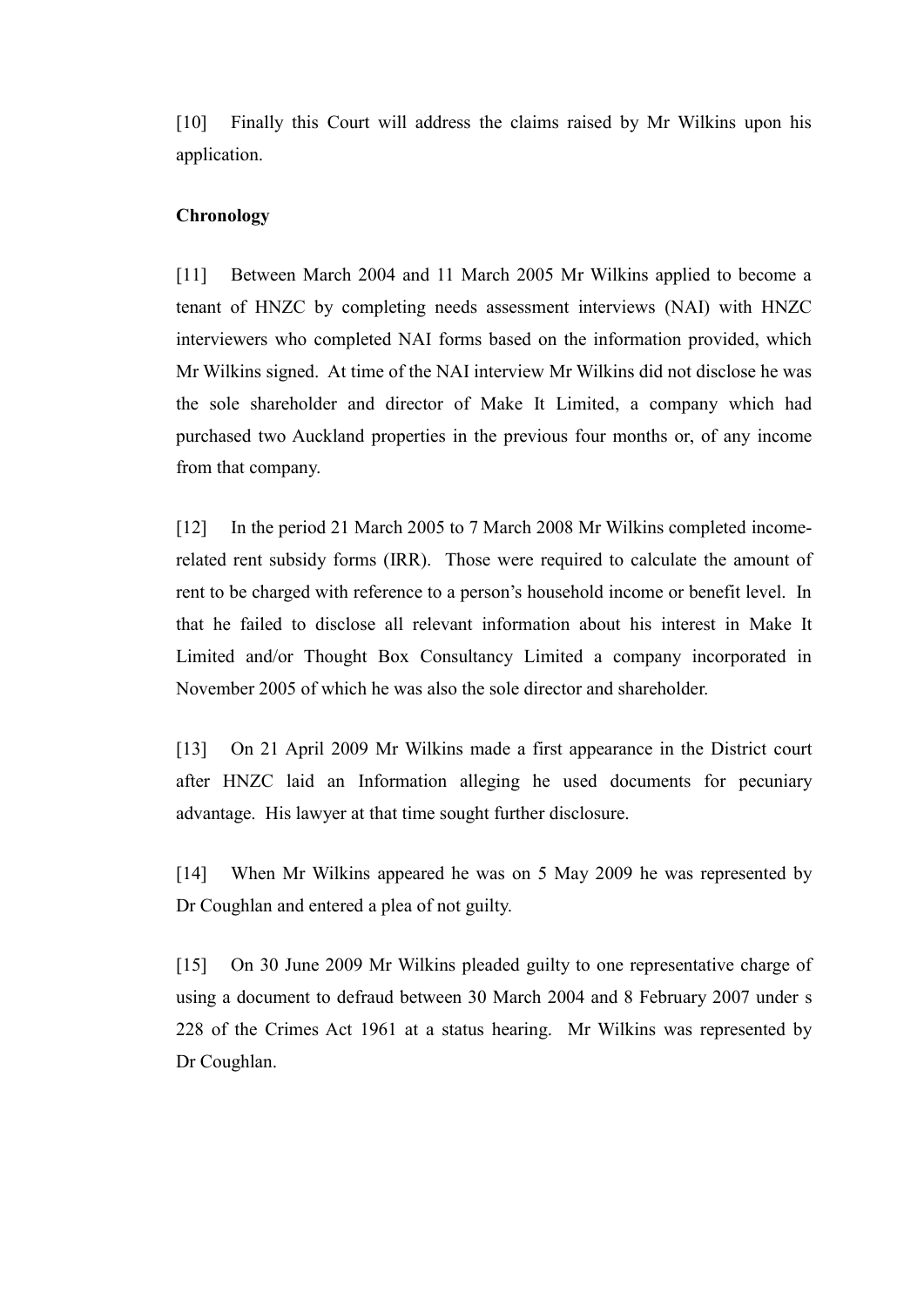[16] On 7 October 2009 Judge McNaughton permitted Mr Wilkins to vacate his earlier guilty plea. The Judge then ordered a new Information to be laid as those earlier laid had been previously withdrawn when a representative charge was laid.

[17] On 14 October 2009 Mr Wilkins confirmed his guilty plea to the one representative charge and Judge Kiernan directed that new Informations did not need to be filed.

[18] On 22 December 2009 Judge Wilson QC convicted and sentenced Mr Wilkins to five months home detention and 100 hours community work. Dr Coughlan appeared for Mr Wilkins at the sentencing.

[19] In August 2010 HNZC sought an asset preservation order from the District court which on 21 September 2010 was granted by Judge Harvey.

[20] On 10 October 2012 HNZC sought a freezing order naming additional entities associated with Mr Wilkins after HNZC became aware that he had breached the 21 September 2010 order by transferring shares in a company named in that order to another entity. That freezing order was granted by Judge Sinclair the following day.

[21] Between 15 and 19 October 2010 a five day civil trial was heard before Judge Sinclair. Fifteen witnesses including Mr Wilkins, Dr Coughlan and solicitors employed by Meredith Connell gave evidence. As well, HNZC made available all current staff that Mr Wilkins wanted to call evidence from to be available so that he could cross examine them rather than lead their evidence in the usual way.

[22] The proceeding was brought under s 60 of the Housing Restructuring and Tenancy Matters Act 1982. The claim was to recover a Crown debt arising from the income-related rent that Mr Wilkins had paid while renting an HNZC property. The issue is about the information HNZC had when assessing Mr Wilkins' incomerelated rent, and information it subsequently obtained. HNZC's position was that if the subsequently obtained information was correct then Mr Wilkins was liable for the difference between what was paid and what should have been paid.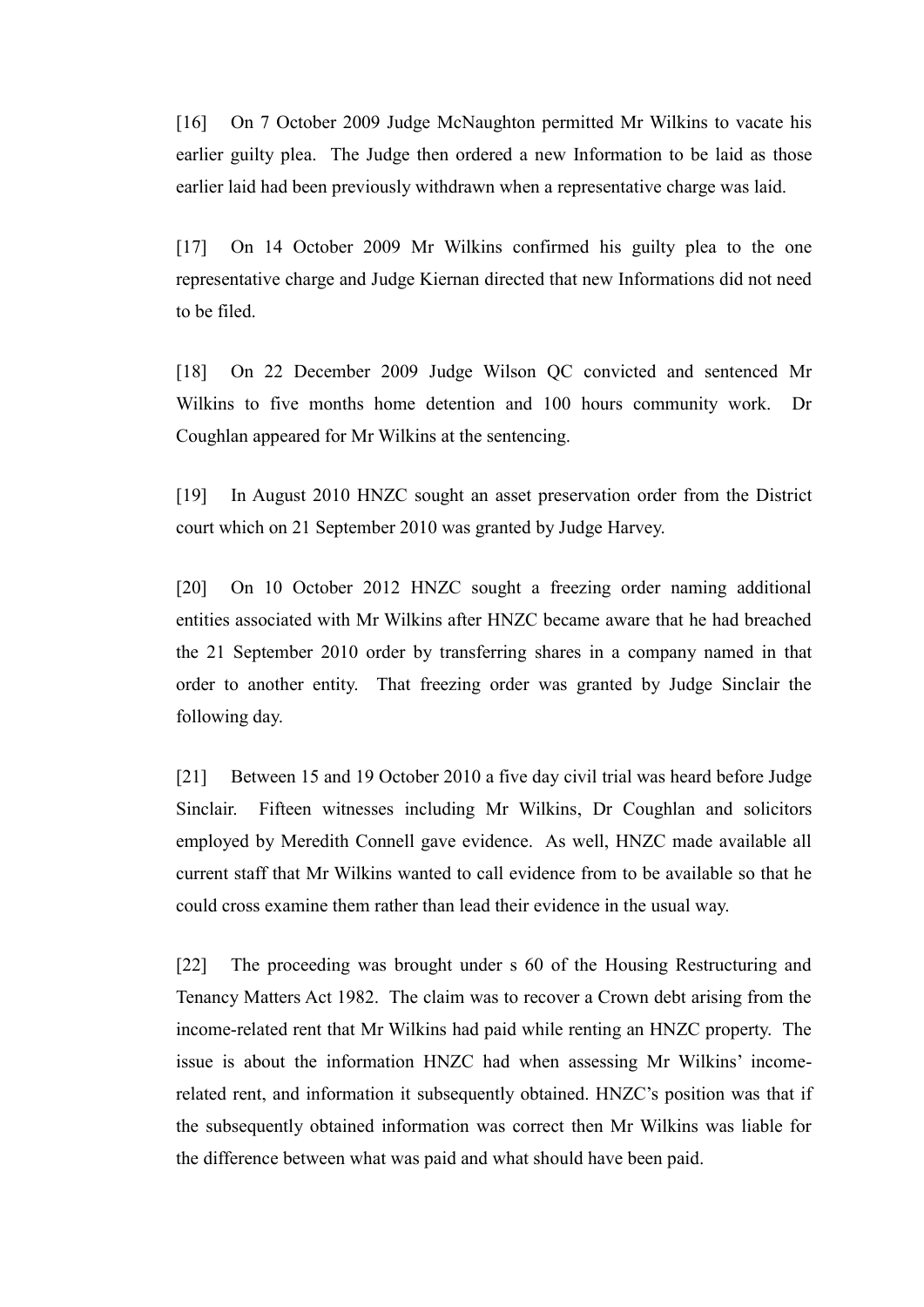[23] On 19 December 2012 Judge Sinclair delivered her reserved decision and found HNZC was entitled to \$68,410 (plus interest). Her Honour also awarded \$48,778.24 costs and disbursements to HNZC.

[24] On 20 March 2013 HNZC served a letter of demand and on 17 June 2013 a bankruptcy notice was served on Mr Wilkins.

[25] When the matter was called in the bankruptcy list on 25 September 2013 Faire AJ adjourned the proceeding to enable Mr Wilkins to obtain legal advice about challenging the District court's decision.

[26] On 15 November 2013 Mr Wilkins filed an application for judicial review challenging (inter alia) the validity of the alleged plea bargain with HNZC and HNZC's subsequent decision to prosecute and to recover the Crown debt from him through civil proceedings.

[27] On 20 November 2013 Mr Wilkins filed an application under s 38 of the Act to halt adjudication because he had brought a judicial review application. The following day Faire AJ adjourned the bankruptcy proceeding until the judicial review hearing had taken place.

[28] On 5 March 2014 Mr Wilkins applied to the State Housing Appeals Authority (SHAA) seeking an extension of time for lodging an appeal against HNZC's determination of his IRR in 2009.

[29] On 19 March 2014 Andrews J granted HNZC's application to strike out Mr Wilkins statement of claim commencing judicial review proceedings. Subsequently Her Honour awarded costs of \$11,653 to HNZC.

[30] On 10 April 2014 SHAA declined the extension of time sought by Mr Wilkins and struck out his appeal.

[31] On 7 May 2014 Mr Wilkins filed a notice of appeal against his conviction in the District court on 22 December 2009.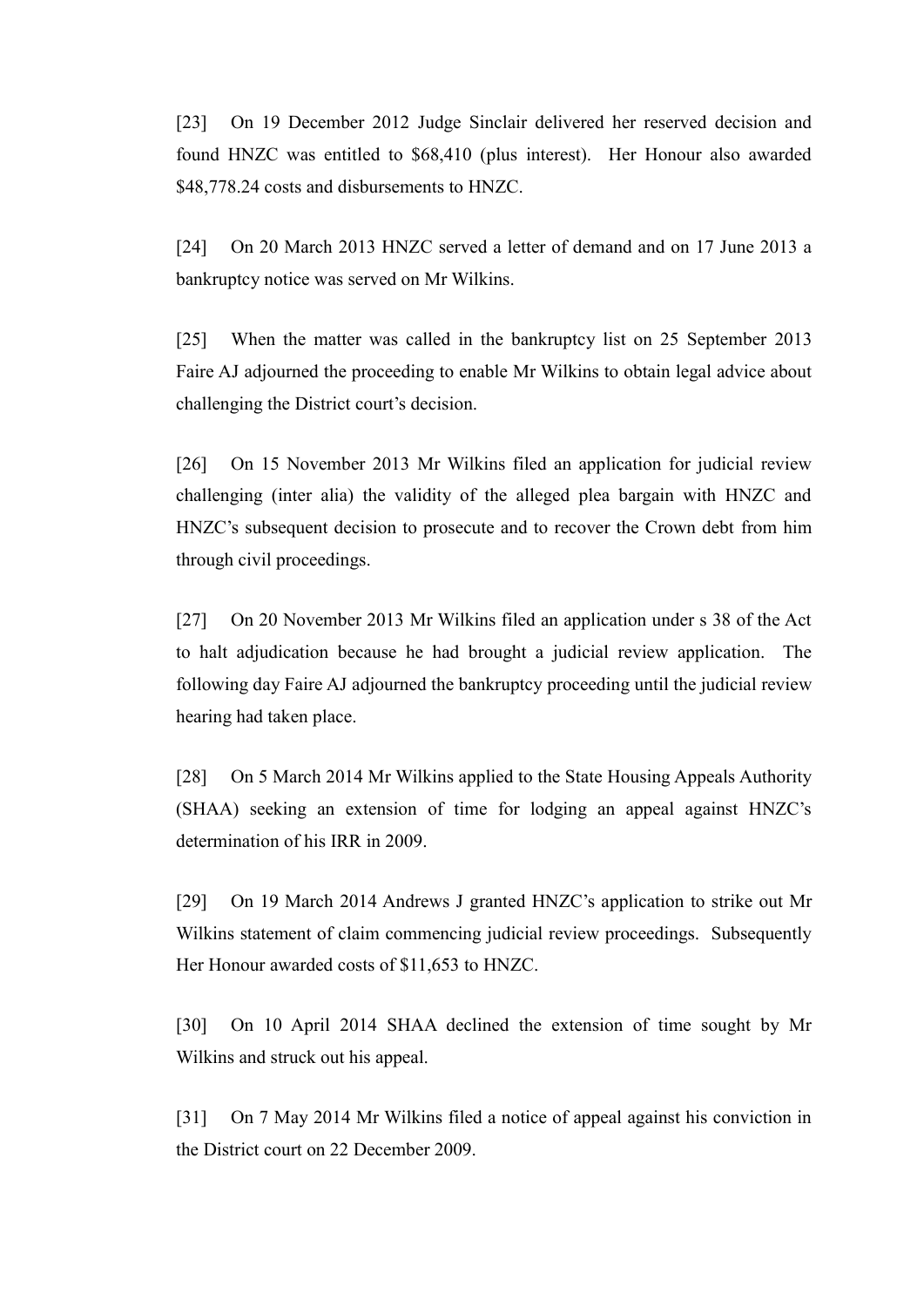[32] On 18 June 2014 Sargisson AJ heard HNZC's application to adjudicate Mr Wilkins as bankrupt which application he opposed because he had filed an appeal against his conviction. The Learned Judge reserved her decision.

[33] On 1 September 2014 Courtney J dismissed Mr Wilkins application for leave to appeal out of time his conviction on 22 December 2009.

[34] On 1 December 2014 Sargisson AJ issued an interim judgment adjourning the bankruptcy proceeding to a bankruptcy list on 11 December 2014. On 11 December 2014 Mr Wilkins was adjudicated bankrupt.

[35] On 22 December 2014 Mr Wilkins served on HNZC's solicitors an interlocutory application seeking leave for a rehearing of the proceeding heard by Judge Sinclair. In response on 11 March 2015 Judge Sinclair issued a minute striking out the rehearing application on the basis that his right to take legal action was then vested in the Official Assignee.

[36] On 20 November 2015 Mr Wilkins filed a s 226 of the Insolvency Act application in the High court Auckland.

[37] In response to the Assignee's request on 12 February 2016, HNZC's solicitors on 17 February 2016 provided their summary of information relevant to the judgment debt and the litigation between Mr Wilkins and HNZC.

[38] On 24 March 2016 the Assignee's office invited HNZC to comment upon Mr Wilkins application under s 226 before the Assignee made a decision whether to admit or reject HNZC's claim. HNZC's solicitors responded on 12 April 2016.

[39] On 18 April 2016 the Assignee decided to admit HNZC's claim for \$151,129.97 in full.

[40] On 12 April 2015 Mr Wilkins filed an amended s 226 application appealing the Assignee's decision to admit HNZC's claim.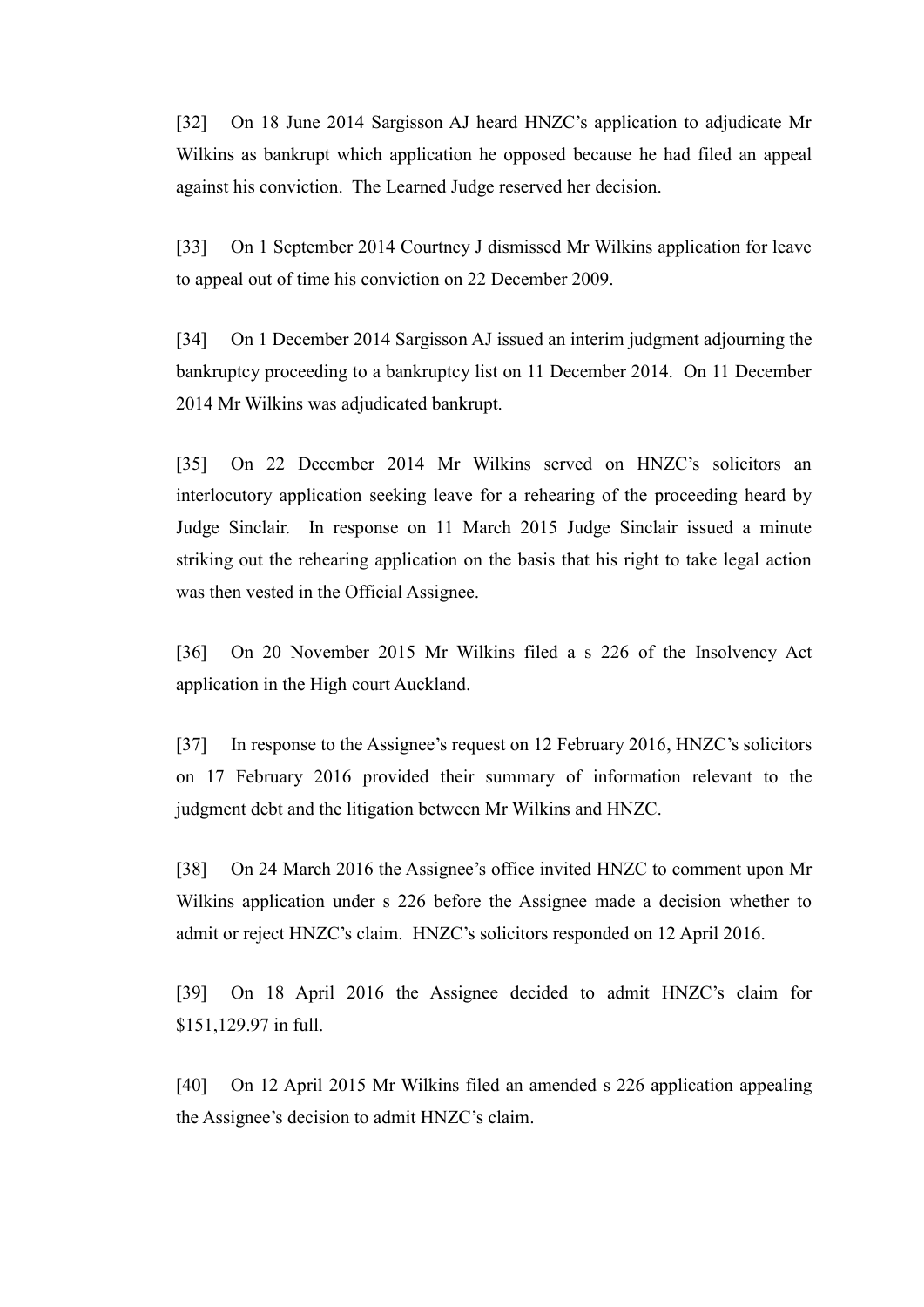#### **Mr Wilkins's application**

[41] By his application Mr Wilkins raises essentially two issues which he says required the Assignee to look behind Judge Sinclair's judgment and to reject HNZC's claim. Those concerned the focal point of evidential interest in both of his prior criminal and civil trials. They relate to claims that he did not provide full disclosure of his financial circumstances when applying to become a tenant of HNZC. He says he only pleaded guilty in the criminal proceeding because it was agreed he would not have to pay any reparation. Regarding and notwithstanding evidence to the contrary accepted by Judge Sinclair, Mr Wilkins asserts there is new evidence obtained in affidavits he has since filed that proves that when applying to be a tenant, he was not asked for that information it is said he did not provide with his tenancy application.

[42] It is this affidavit evidence Mr Wilkins says provides reason for challenging the conclusions reached by Judge Sinclair regarding the evidence Her Honour heard.

[43] Another aspect of Mr Wilkins appeal challenges claims of a debt at all being due. In this regard Mr Wilkins relies on the affidavit of Ms Brock a chartered accountant.

[44] By her affidavit Ms Brock deposes having prepared the IRR calculations using the HNZC's IRR formula provided to Mr Wilkins who provided the same to her. She deposes:

- (a) IRR rent calculations are all referenced to the source documents.
- (b) Her calculations were submitted in the supplementary submissions of Mr Wilkins in support of his application for adjudication.
- (c) She used the HNZC IRR formula for the purpose of calculating the correct IRR owed by Mr Wilkins to HNZC.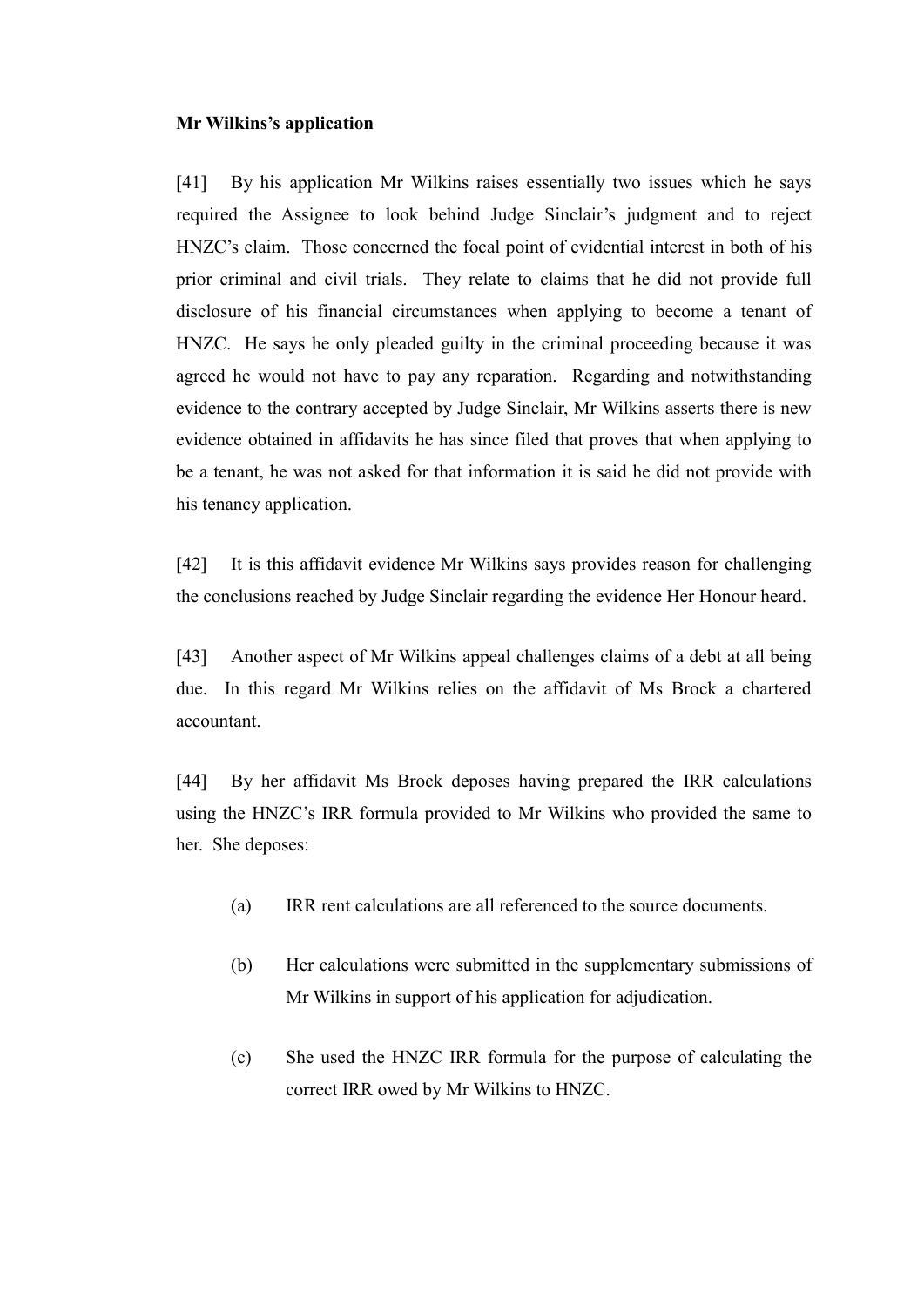(d) All income sources required to be considered using the HNZC IRR formula were taken into account and in the a result Mr Wilkins owed HNZC the sum of \$9,061 (only).

[45] Mr Jenkins did not appeal the order for his adjudication. That however does not preclude consideration of an order cancelling an admitted creditor's claim or reducing that amount claimed.

## **Looking behind a considered judgment following a contested hearing**

[46] In *Corney v Brien*<sup>1</sup> Fullagar J of the Australian High court noted at 356 – 357:

No precise rule exists as to what circumstances call for an exercise of the power, but certain things are, I think, clear enough. If the judgment in question followed a full investigation at a trial in which both parties appeared, the court will not reopen the matter unless a prima face case of fraud or collusion or miscarriage of justice is made out…

[47] And at 358:

The question whether the judgment is to be reopened or "gone behind" at all will, of course, often involve some preliminary investigation of the merits of the attack on the judgment. But, when once the court decides that it will "go behind" the judgment, the cases which I have cited show, in my opinion, that the whole matter is open. When once it is considered proper to "reopen", the only question would be whether there was, in fact and in law, a debt which could legally found the judgment…".

[48] Later in *Wren v Mahoney*<sup>2</sup> Barwick CJ said at 224:

The judgment is never conclusive in bankruptcy… But the Bankruptcy court may accept the judgment as satisfactory proof of the petitioning creditor's debt. In that sense that court has a discretion. It may or may not so accept the judgment. But it has been made quite clear by the decisions of the past that where reason is shown for questioning whether behind the judgment or as it is said, as the consideration for it, there was in Truth and Reality a debt due to the petitioning creditor, the court of Bankruptcy can no longer accept the judgment as satisfactory proof. It must then exercise its power, or if you will, its discretion to look at what is behind the judgment: to what is its consideration… The court's discretion in my opinion is discretion to accept the judgment as satisfactory proof of that debt. That discretion is not well exercised where substantial reasons are given for questioning whether

 $\overline{a}$ 

 $(1951)$  54 CLR 343.

 $^{2}$  (1972) 126 CLR 212.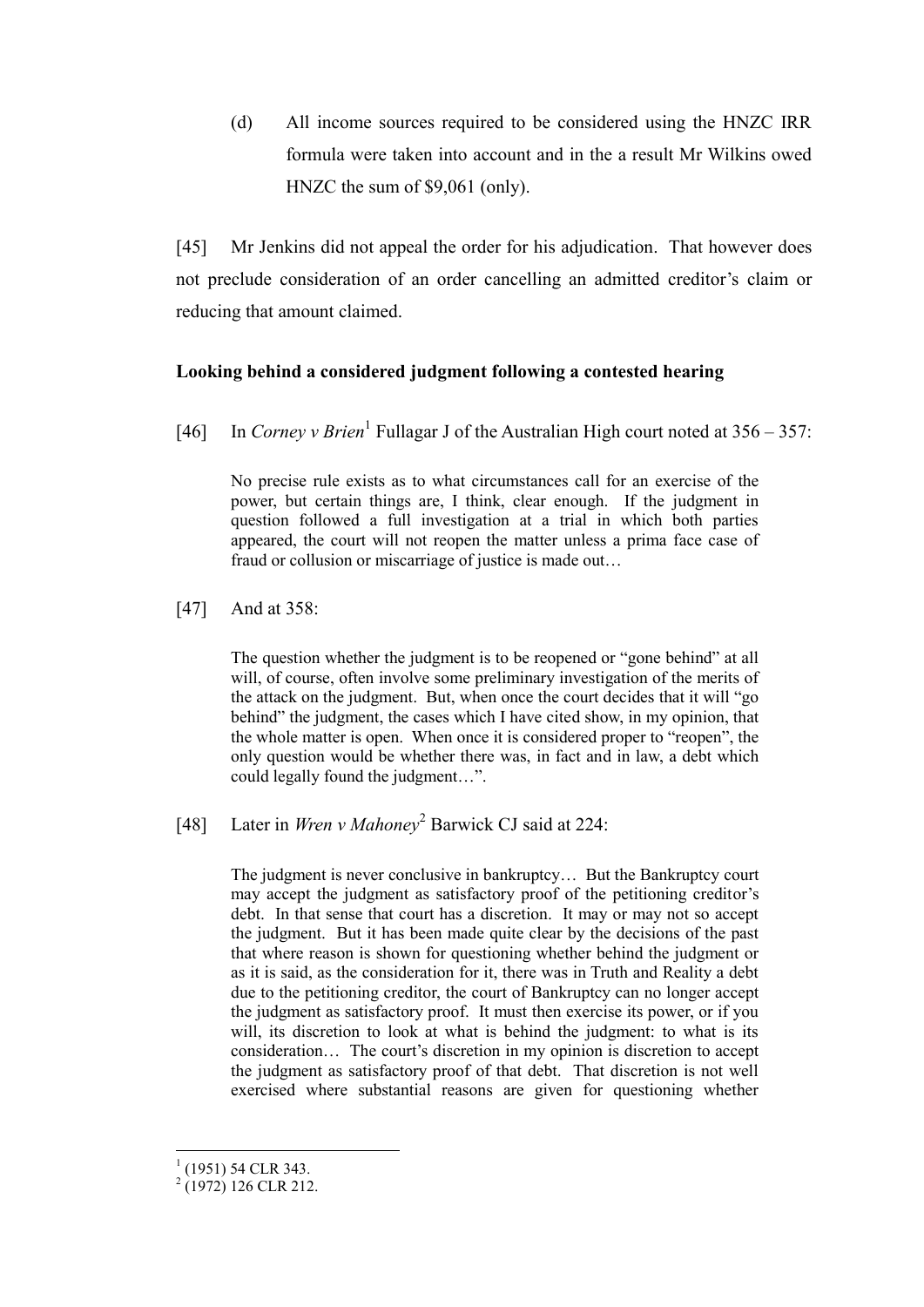behind that judgment there was in Truth and Reality a debt due to the petitioner".

[49] As Mr Caro to this court submits Barwich CJ was saying that when the court was asked to look behind the judgment it had a duty to do so to see if there was in truth and reality a debt due in fact and law.

[50] Both *Corney* and *Wren* involved default judgments. The Australian case of *Ramsey Healthcare Australia Pty Limited v Compton<sup>3</sup>* did not involve a default judgment but concerned a judgment given on a bankruptcy petition following a contested three day hearing.

[51] In that case the High court concluded it should not go behind the judgment of the Supreme court for two reasons:

- (a) The circumstances in which the discretion should be exercised have not been enlivened; and/or
- (b) As a matter of discretion the court ought not to do so.

[52] Those judgments concerned appeals of orders adjudicating a debtor bankrupt. They were not about decisions of the Assignee admitting or rejecting a creditor's claim.

[53] Mr Wilkins case primarily concerns issues of liability but as well by the affidavit of Ms Brock issues of quantum are raised. It follows it is not appropriate for the court simply to say that because there has been a considered judgment on liability that no argument on liability will be considered. What an assignee needs do is adopt a process which is fair to both sides.

[54] The responsibility for Mr Wilkins in the present case is to demonstrate there is proper evidential reason to go behind the judgment of Judge Sinclair. Likely an Assignee will accept a judgment debt as sufficient proof following a fully heard contest. That should not preclude looking behind in cases where it was proper to do

<sup>&</sup>lt;sup>3</sup> [2015] FCA 1207.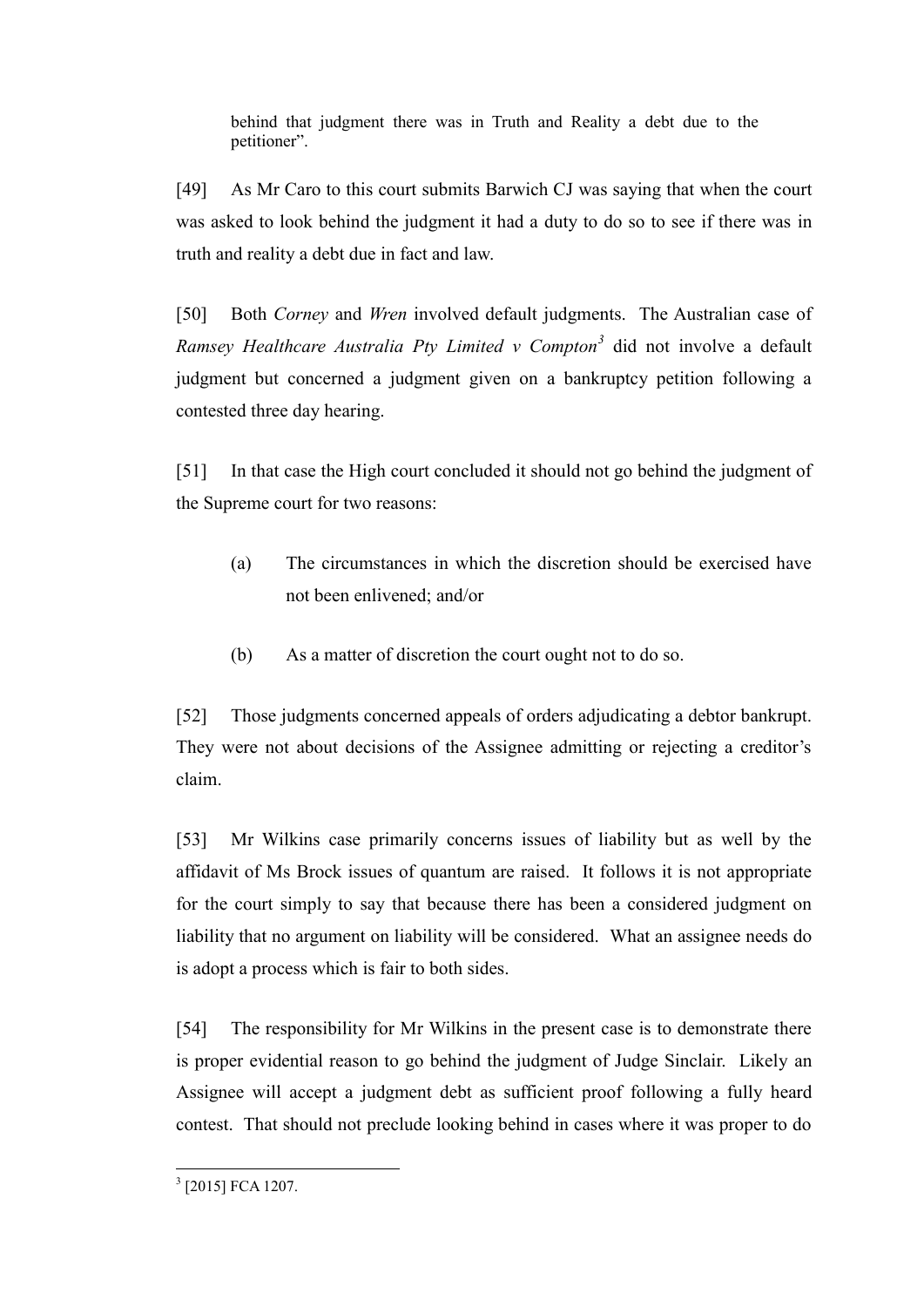so. The Assignee/Bankruptcy court needs to make a separate assessment about whether it is proper to do so.

[55] This appeal has been dealt with under s 238 of the Act. By it the court will make its own assessment of HNZC's proof of debt and will decide what weight ought to be given to the Assignee's decision to admit those proofs of debt. The Assignee's obligations are clear<sup>4</sup>. There must be an examination of a creditor's claim form which would show the grounds of the debt; then the claim is admitted or rejected in whole or part; and the Assignee can require further evidence be provided in support of the claim. The purpose is to determine a real debt is due. The court may look behind a judgment debt although there are no clear rules about how this should be done, but if the judgment followed a full investigation at trial where both parties appeared, and where the evidence and issues there are at least similar upon a debtors challenge of an Assignees decision, then that may have a persuasive influence upon any review of the Assignee's decision.

[56] Regarding the correct test to apply the Assignee submits adopting the *Corney* test approach and the court agrees that:

- (a) The court can in general accept a judgment debt as sufficient proof especially when the judgment results from a defended hearing.
- (b) The circumstances in which the court may inquire into the validity of a judgment debt are not closed: there are no inflexible rules about when the court may so inquire.
- (c) Fraud, collusion, and a miscarriage of judgment are examples of the circumstances in which the court may elect to enquire into a judgment debt.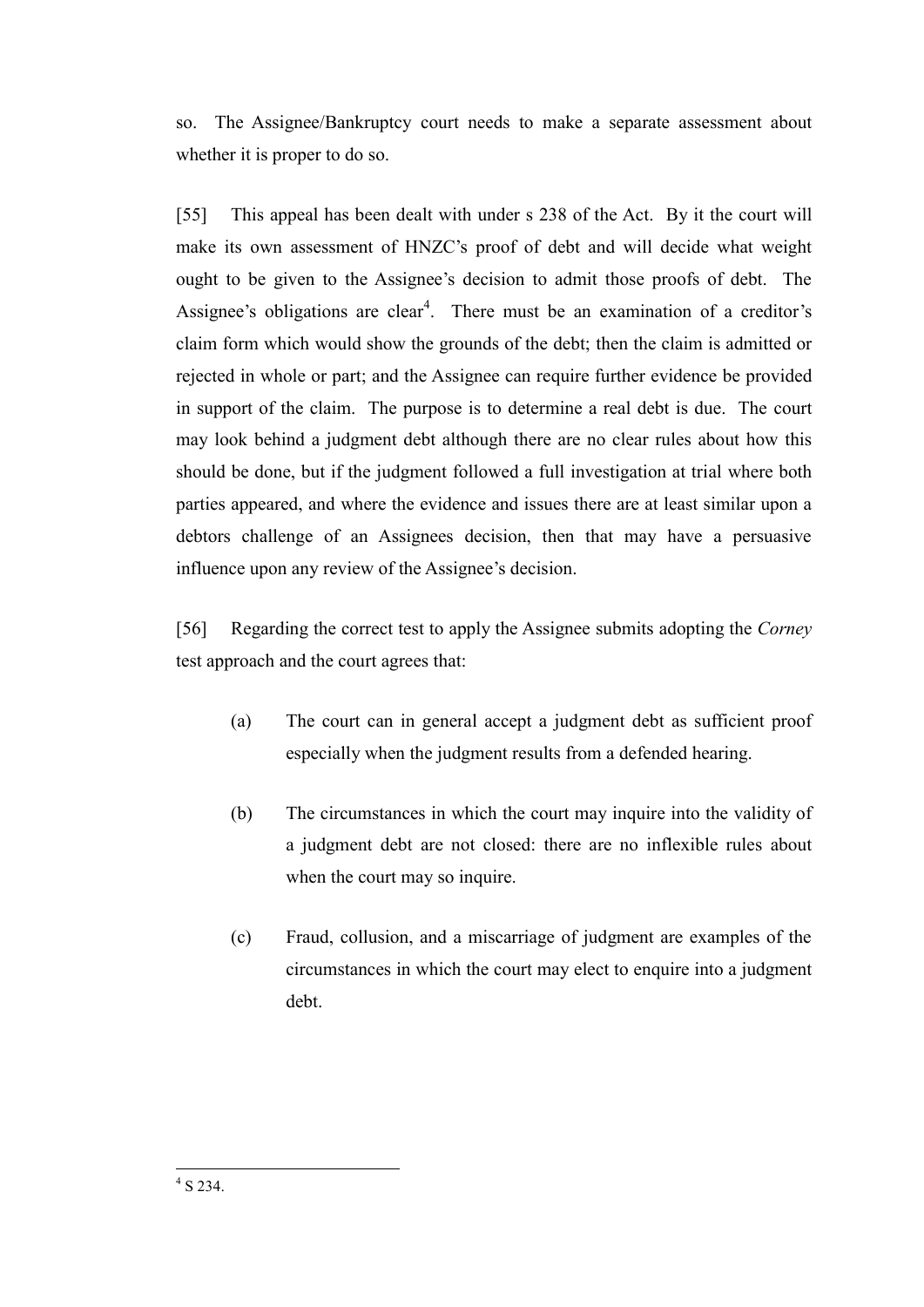#### **Conclusion**

[57] In a five day defended hearing before Judge Sinclair Mr Wilkins was found to have failed to provide all the information necessary when applying for an HNZC house and when applying for an income-related rent subsidy. At trial HNZC had organised any of its staff that Mr Wilkins wanted to call evidence from to be available for cross examination by him. He also called his then accountant Mr Giles. In total 15 witnesses were called.

[58] By Her Honour's reserved decision Judge Sinclair found Mr Wilkins did not provide true and complete information as to his financial circumstances, and entered judgment against him in that amount Her Honour calculated was due by the evidence she considered.

[59] Regarding Mr Wilkins claims of not have provided statements of account because he had not been requested to, Judge Sinclair found HNZC's staff had done all that was required to obtain the necessary information from Mr Wilkins in order to make a proper assessment and that he had not provided true and complete information as to his financial circumstances.

[60] Mr Wilkins has subsequently and unsuccessfully attempted to relitigate those matters heard and determined by Judge Sinclair. Those attempts include a judicial review application challenging Judge Sinclair's finding that there was no "plea bargain" between Mr Wilkins and HNZC in relation to his being convicted on one account of using a document to defraud in 2009. Mr Wilkins lodged an appeal with the State Housing Appeal Authority against the decision of HNZC to establish an IRR debt, and the decision of the HNZC review office to alter the amount of that debt. Mr Wilkins filed leave to appeal out of time his conviction for use of a document some five years after entering his guilty plea. He opposed the adjudication application claiming the quantum of the underlying debt was in dispute. Within two weeks of being adjudicated bankrupt he applied for leave out of time to rehear the District court proceeding that had been presided over by Judge Sinclair.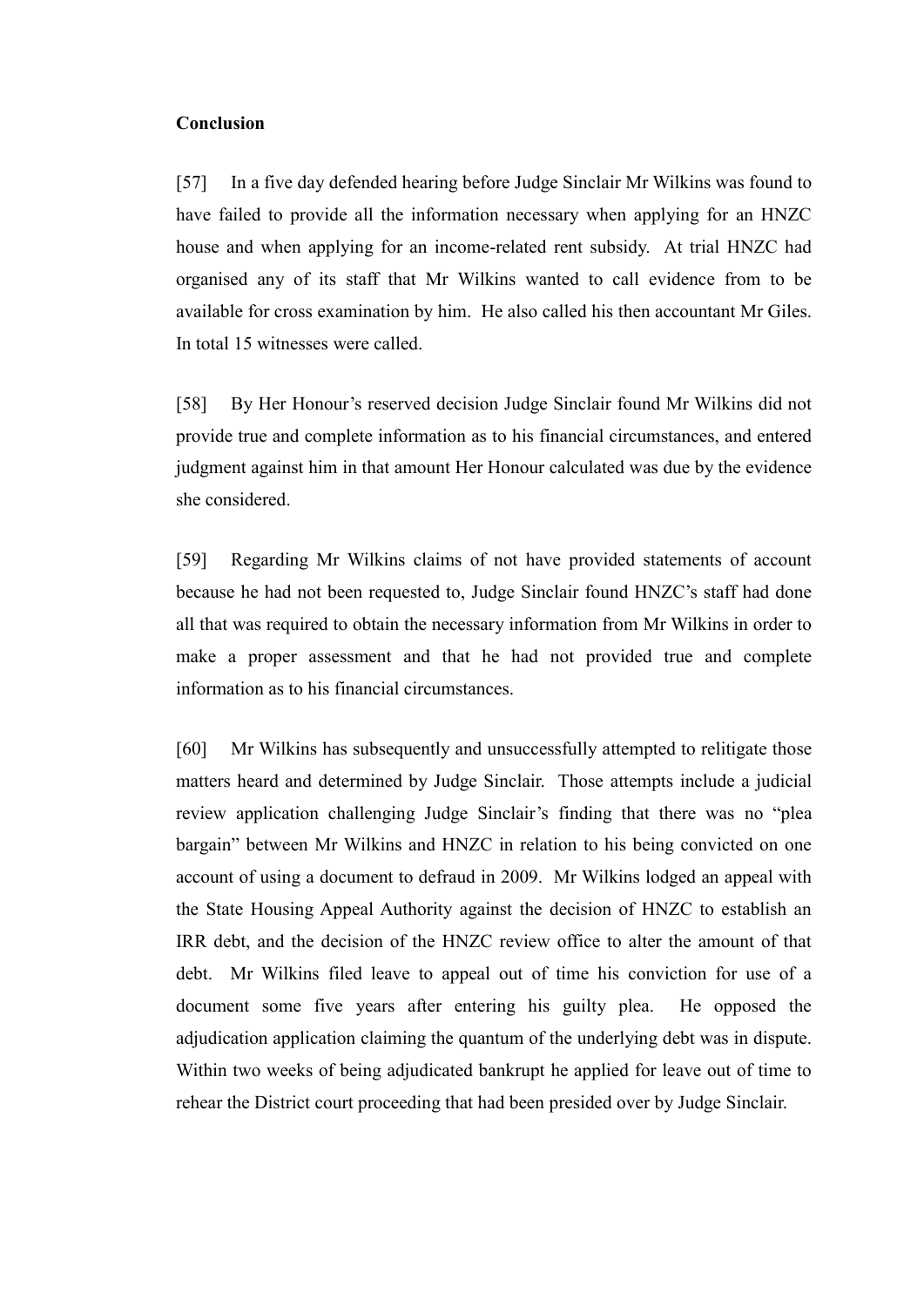[61] There is a degree of flexibility about those circumstances when a court and an Assignee can inquire into a judgment debt to determine whether a creditor's claim is founded on a real debt. The court accepts, as clearly did the Assignee accept that this case is not simply about accepting the decision of Judge Sinclair. The Assignee made extensive inquiries from counsel for HNZC before reaching the decision to admit the judgment debt. The Assignee did what he needed to so, namely make further inquiries.

[62] At the end of the day it is all about whether in truth or reality there is a debt. In that regard the Assignee and the court do not disagree. Regarding belated challenges to the quantum of the debt by the affidavit of Ms Brock, it is to be inferred that she has relied on information that was provided to her by Mr Wilkins.

[63] That affidavit dated 10 July 2014 had also been before the court when Mr Wilkins was adjudicated bankrupt. In that regard and by Her Honour's judgment dated 1 December 2014 Sargisson AJ said that as matters stood the contentions in Ms Brock's affidavit did not give rise to any available dispute in the context of the bankruptcy application or to assist Mr Wilkins to show just and equitable grounds for refusing adjudication.

[64] The acceptable overall inference is that having carefully considered Mr Wilkins application, the information provided by HNZC via its solicitors, and the relevant authorities, the Assignee appropriately made the decision to admit the full amount of HNZC's claim on 18 April 2016.

[65] Mr Wilkins has not and the court agrees cannot make out a prima face case of miscarriage of justice of any other circumstances that might justify the court enquiring into the judgment debts let alone prove that HNZC's claim was improperly admitted and that the decision of the Assignee to admit it ought to be cancelled or the quantum reduced.